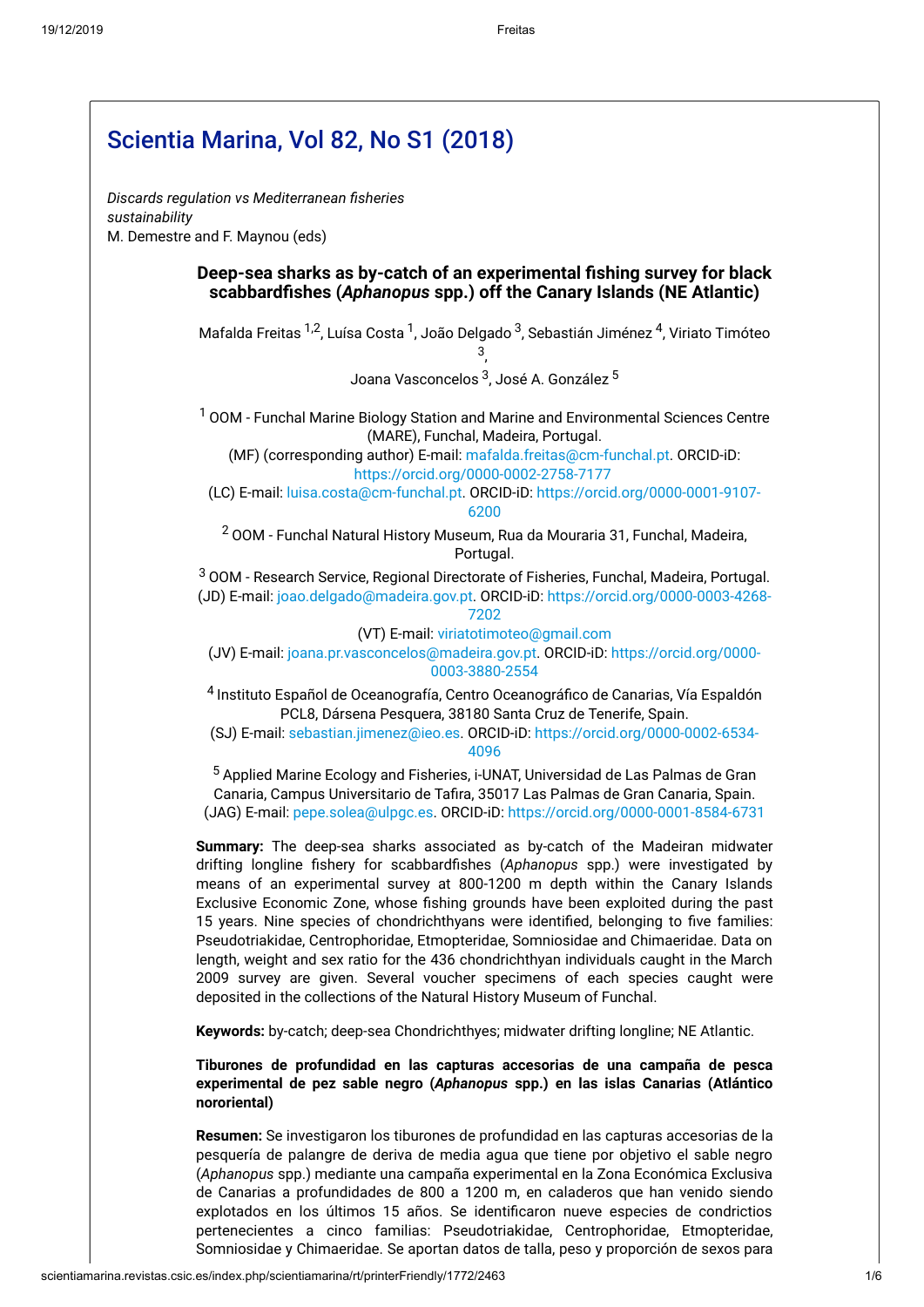los 436 ejemplares de condrictios capturados en la campaña de marzo de 2009. Los especímenes de referencia capturados fueron depositados en las colecciones del Museo de Historia Natural de Funchal.

**Palabras clave:** capturas accesorias, condrictios de profundidad, palangre de deriva de media agua, Atlántico nororiental.

**Citation/Cómo citar este artículo:** Freitas M., Costa L., Delgado J., Jiménez S., Timóteo V., Vasconcelos J., González J.A. 2018. Deep-sea sharks as by-catch of an experimental fishing survey for black scabbardfishes (Aphanopus spp.) off the Canary Islands (NE Atlantic). Sci. Mar. 82S1: 151-154. <https://doi.org/10.3989/scimar.04793.03A>

**Editor:** F. Maynou.

**Received:** April 6, 2018. **Accepted:** July 12, 2018. **Published:** October 5, 2018.

**Copyright:** © 2018 CSIC. This is an open-access article distributed under the terms of the Creative Commons Attribution 4.0 International (CC BY 4.0) License.

#### **CONTENTS**

**[Summary](#page-0-0)** [Resumen](#page-0-1) [Introduction](#page-1-0) Materials [and methods](#page-1-1) **[Results](#page-2-0) [Discussion](#page-4-0)** [Acknowledgements](#page-4-1) [References](#page-4-2)

# <span id="page-1-0"></span>**INTRODUCTION** Top

The deep-sea fishery of the bathypelagic black scabbardfishes, *Aphanopus carbo* and *A. intermedius*, has a long tradition off the Portuguese mainland and around the Madeira archipelago, representing one of the world's longest standing exploitations of meso- and bathypelagic fishes (Delgado et al. 2013, 2018). Off Madeira this fishery is performed with midwater drifting longlines set between 800 and 1200 m depth over the continental slope and nearby seamounts. This is one of the oldest known fisheries in the world targeting a deep-water resource (Leite 1988).

A preliminary study on the by-catch and incidental catch of a potential black scabbardfish (Aphanopus spp.) fishery off the Canary Islands, based on a few experimental surveys on board research vessels, was published by Pajuelo et al. (2010).

Ten years ago, Portugal and Spain signed an agreement to study the impact of the black scabbardfish fishery off the Canary Islands, using commercial fishery vessels from Madeira in an experimental survey. The main objectives were i) to study deep-sea sharks as a by-catch of this Madeiran fishery off the Canary Islands, and ii) to compare this by-catch with the by-catch off Madeira and the Portuguese mainland with the same fishing system. The results of this survey are now presented on this short paper.

# <span id="page-1-1"></span>**MATERIALS AND METHODS** Top

<span id="page-1-3"></span><span id="page-1-2"></span>In March 2009 an experimental fishing survey was carried out off the Canary Islands between 800 and 1200 m depth using black scabbardfish midwater drifting longlines of the Madeiran type. This fishing gear has 5000 hooks (type 6) (Martins and Ferreira 1995) and is usually set well above the bottom in the water column between 700 and 1300 m depth, without contacting the seafloor (Delgado et al. 2018). Fishing operations were carried out by two Madeiran professional vessels, F/V *Pico Dourado* and F/V *Pico Alto*, with scientic observers on board. In accordance with Canary Islands legislation restrictions (no more than 500 hooks per longline are permitted), both vessels used two separate longlines, one much longer than the other: a professional one with around 5000 hooks and an experimental one with around 500 hooks. The neon flying squid *Ommastrephes bartramii* was used as bait in all longlines. Twenty hauls were carried out off the islands of Tenerife, La Gomera, La Palma, Fuerteventura and El Hierro [\(Fig.](#page-1-2) 1). The sampled areas were not randomly selected, but based on the captains' experience from the fishery grounds, as well as on the target species' vertical distribution in the area (Pajuelo et al. 2008).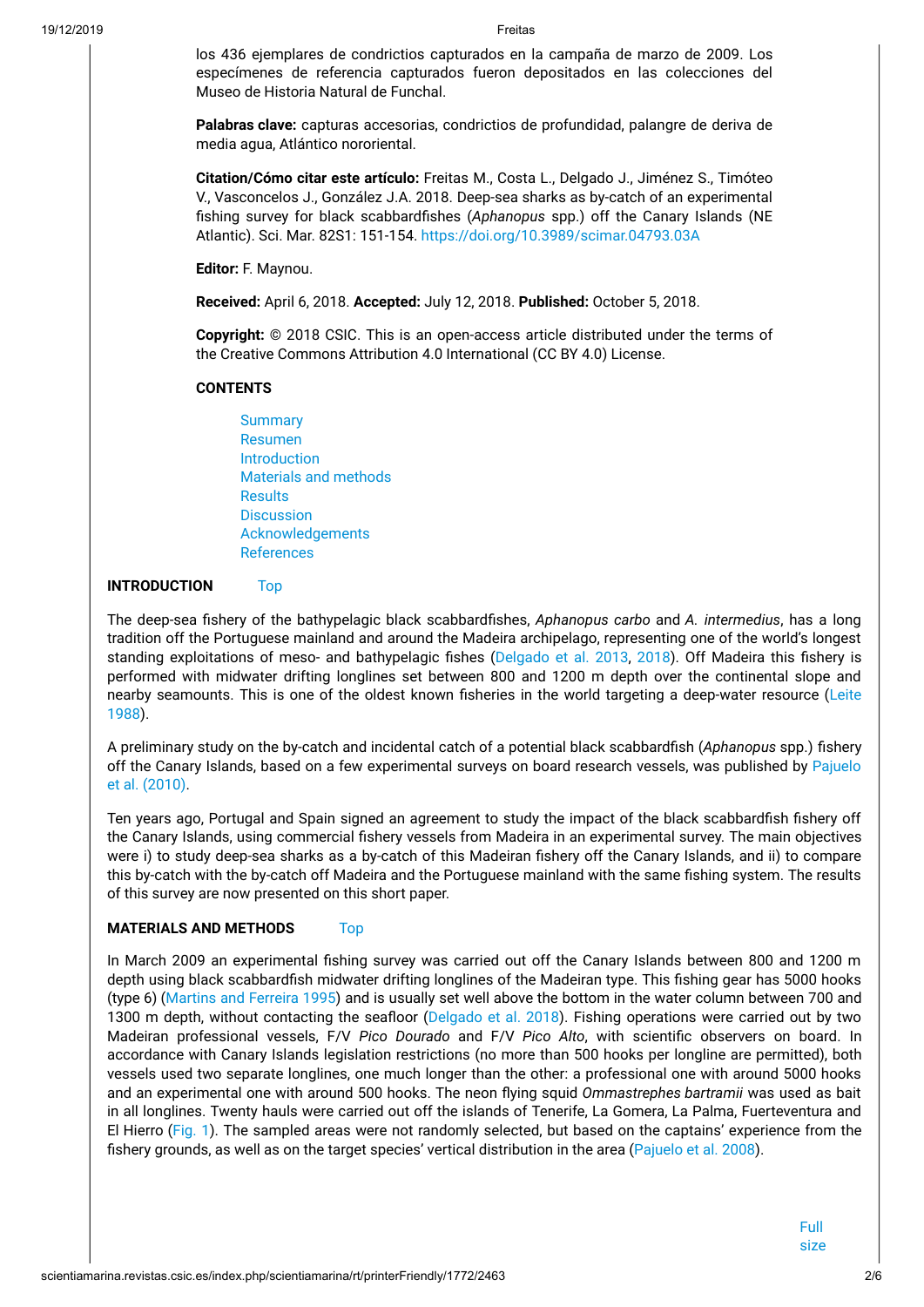

**[Fig. 1.](#page-1-3)** – Map of the Canary Islands showing set locations off the islands of Tenerife, La Gomera, La Palma, Fuerteventura and El Hierro.

Shark individuals caught were identified following Compagno et al. (2005) and then counted and weighed by species on board. Catches of chondrichthyans and CPUE values by fishing operation (location) were calculated, as well as an average CPUE per island. CPUE values were expressed in kg (total weight) per 1000 valid hooks. For each species caught, all individuals or well-representative subsamples were selected and preserved on board and then measured (total length TL, in mm), weighed (total weight TW, in g), and sexed at the laboratory.

Several voucher specimens of each species caught were deposited in the collections of the Natural History Museum of Funchal (MMF).

# <span id="page-2-0"></span>**RESULTS** Top

A total of 436 individuals of 9 mesopelagic species of Chondrichthyes belonging to 5 families (Pseudotriakidae, Centrophoridae, Etmopteridae, Somniosidae and Chimaeridae) were captured. The leafscale gulper shark (*Centrophorus squamosus*) (Centrophoridae), represented by 170 individuals, was the most abundant species. The velvet dogfish (*Zameus squamulosus*) (n=129) and the roughskin dogfish (*Centroscymnus owstonii*) (n=121) (both Somniosidae) were well-represented in the catches. The capture of the other five chondrichthyans could be considered as incidental [\(Table 1](#page-2-1)).

> <span id="page-2-2"></span><span id="page-2-1"></span>**[Table 1.](#page-2-2)** – Chondrichthyan species caught, with number of individuals, descriptive statistics for size and weight, and sex ratio (males:females). Size as total length (TL); weight as total weight (TW).

| <b>Species</b>             | <b>Common</b><br>name     | <b>Individuals</b><br>caught | <b>Individuals</b><br>studied | <b>Mean</b><br><b>TL</b> tsd<br>(mm) | TL<br>range<br>(mm) | <b>Mean</b><br>$TW \text{tsd}(q)$ | <b>TW</b><br>range<br>(g) | <b>Sex</b><br>ratio<br>(M: F) |  |
|----------------------------|---------------------------|------------------------------|-------------------------------|--------------------------------------|---------------------|-----------------------------------|---------------------------|-------------------------------|--|
| Centrophorus<br>granulosus | Gulper<br>shark           | 10                           | 8                             | 970±141                              | $850 -$<br>1520     | 5100±2687                         | 3200-<br>26000            | 1:1                           |  |
| Centrophorus<br>squamosus  | Leafscale<br>quiper shark | 170                          | 132                           | 1070±98                              | $820 -$<br>1370     | 7120±2487                         | 3200-<br>23000            | 1:0.01                        |  |
| Etmopterus<br>princeps     | Great<br>lanternshark     | 3                            | 3                             | 448±48                               | 400-<br>495         | 333±115                           | $200 -$<br>400            | 1:2                           |  |
| Etmopterus<br>pusillus     | Smooth<br>lanternshark    | 1                            | 1                             | $\blacksquare$                       | 470                 |                                   | 400                       | $\overline{\phantom{0}}$      |  |
| Centroscymnus<br>owstonii  | Roughskin<br>dogfish      | 121                          | 118                           | 681±85                               | $505 -$<br>835      | 1174±478                          | $200 -$<br>2400           | 1:6.4                         |  |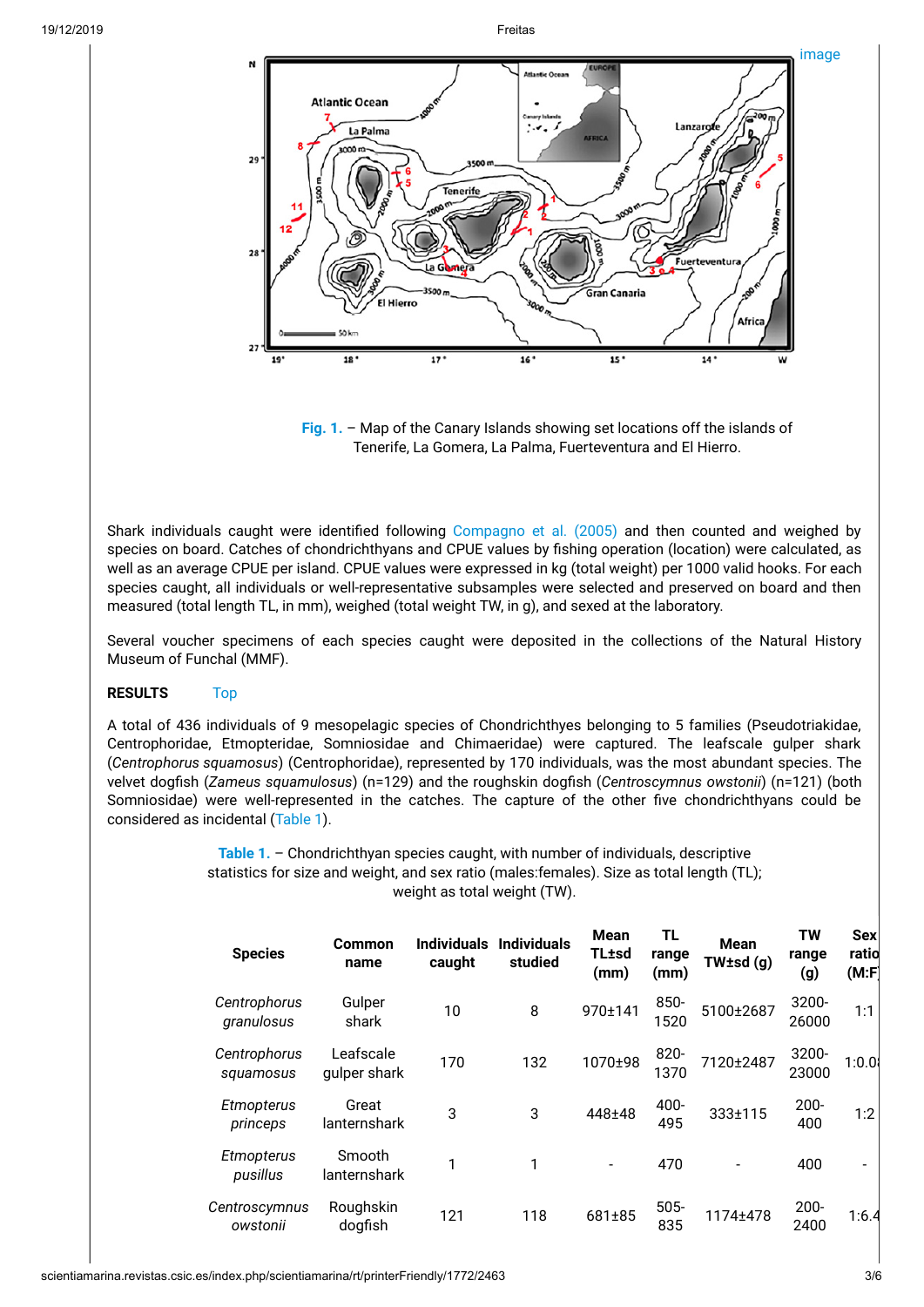| <b>Species</b>            | <b>Common</b><br>name | <b>Individuals</b><br>caught | <b>Individuals</b><br>studied | Mean<br>TL±sd<br>(mm)    | ΤL<br>range<br>(mm) | <b>Mean</b><br>$TW \pm sd$ (g) | TW<br>range<br>(g) | <b>Sex</b><br>ratio<br>(M:F) |
|---------------------------|-----------------------|------------------------------|-------------------------------|--------------------------|---------------------|--------------------------------|--------------------|------------------------------|
| Zameus<br>squamulosus     | Velvet<br>dogfish     | 129                          | 129                           | 633±100                  | 460-<br>800         | 1132±638                       | 400-<br>2700       | 1:1.6                        |
| Pseudotriakis<br>microdon | False<br>catshark     | 1                            |                               | $\overline{\phantom{a}}$ | 2100                | $\overline{\phantom{a}}$       | 33000              | $\overline{\phantom{0}}$     |
| Chimaera<br>monstrosa     | Rabbit fish           |                              |                               | $\overline{\phantom{a}}$ | 462                 | $\overline{\phantom{a}}$       | 580                | $\overline{\phantom{0}}$     |

Apart from the list of chondrichthyan species caught, [Table 1](#page-2-1) also indicates the number of individuals captured, the descriptive statistics for size and weight, and the sex ratio (males:females) for each species.

<span id="page-3-1"></span>[Table 2](#page-3-0) show catches of chondrichthyans and CPUE values per location. Mean CPUE per island surveyed varied from 0.00 off Lanzarote (no shark was caught) to 182.96 kg/1000 hooks off Fuerteventura, with low CPUE values for the remaining sampled islands.

> <span id="page-3-0"></span>[Table 2.](#page-3-1) – Catches of chondrichthyans and CPUE values per fishing operation (location), with an average CPUE per island. CPUE expressed in kg (total weight) per 1000 hooks.

| Sector/island<br>(location)          | Number of<br>hooks (valid) | <b>Catches of</b><br>chondrichthyans<br>(kg) | <b>CPUE</b><br>(kg/1000<br>hooks) | <b>Average CPUE</b><br>per island |
|--------------------------------------|----------------------------|----------------------------------------------|-----------------------------------|-----------------------------------|
| SW El Hierro                         | 400                        | 0.00                                         | 0.00                              |                                   |
| SW El Hierro                         | 1800                       | 0.00                                         | 0.00                              |                                   |
| SW El Hierro                         | 400                        | 0.00                                         | 0.00                              | El Hierro:                        |
| SW El Hierro                         | 3200                       | 0.00                                         | 0.00                              | 31.46                             |
| <b>NE El Hierro</b>                  | 400                        | 70.11                                        | 175.28                            |                                   |
| <b>NE El Hierro</b>                  | 5200                       | 70.11                                        | 13.48                             |                                   |
| SW<br>Fuerteventura                  | 400                        | 85.69                                        | 214.23                            | Fuerteventura:                    |
| SW<br>Fuerteventura                  | 3800                       | 576.46                                       | 151.70                            | 182.96                            |
| E La Palma                           | 1033                       | 23.37                                        | 22.62                             |                                   |
| NE La Palma                          | 3878                       | 31.16                                        | 8.04                              | La Palma:                         |
| NW La Palma                          | 5669                       | 249.28                                       | 43.97                             | 28.35                             |
| NW La Palma                          | 402                        | 15.58                                        | 38.76                             |                                   |
| S Lanzarote                          | 3800                       | 0.00                                         | 0.00                              | Lanzarote:                        |
| S Lanzarote                          | 400                        | 0.00                                         | 0.00                              | 0.00                              |
| <b>NE</b> Tenerife                   | 415                        | 7.79                                         | 18.77                             |                                   |
| <b>NE</b> Tenerife                   | 4939                       | 109.06                                       | 22.08                             |                                   |
| SE La Gomera -<br><b>SW Tenerife</b> | 1027                       | 7.79                                         | 7.59                              | Tenerife:                         |
| SE La Gomera -<br><b>SW Tenerife</b> | 411                        | 0.00                                         | 0.00                              | 23.22                             |
| S Tenerife                           | 400                        | 31.16                                        | 77.90                             |                                   |
| S Tenerife                           | 4800                       | 62.32                                        | 12.98                             |                                   |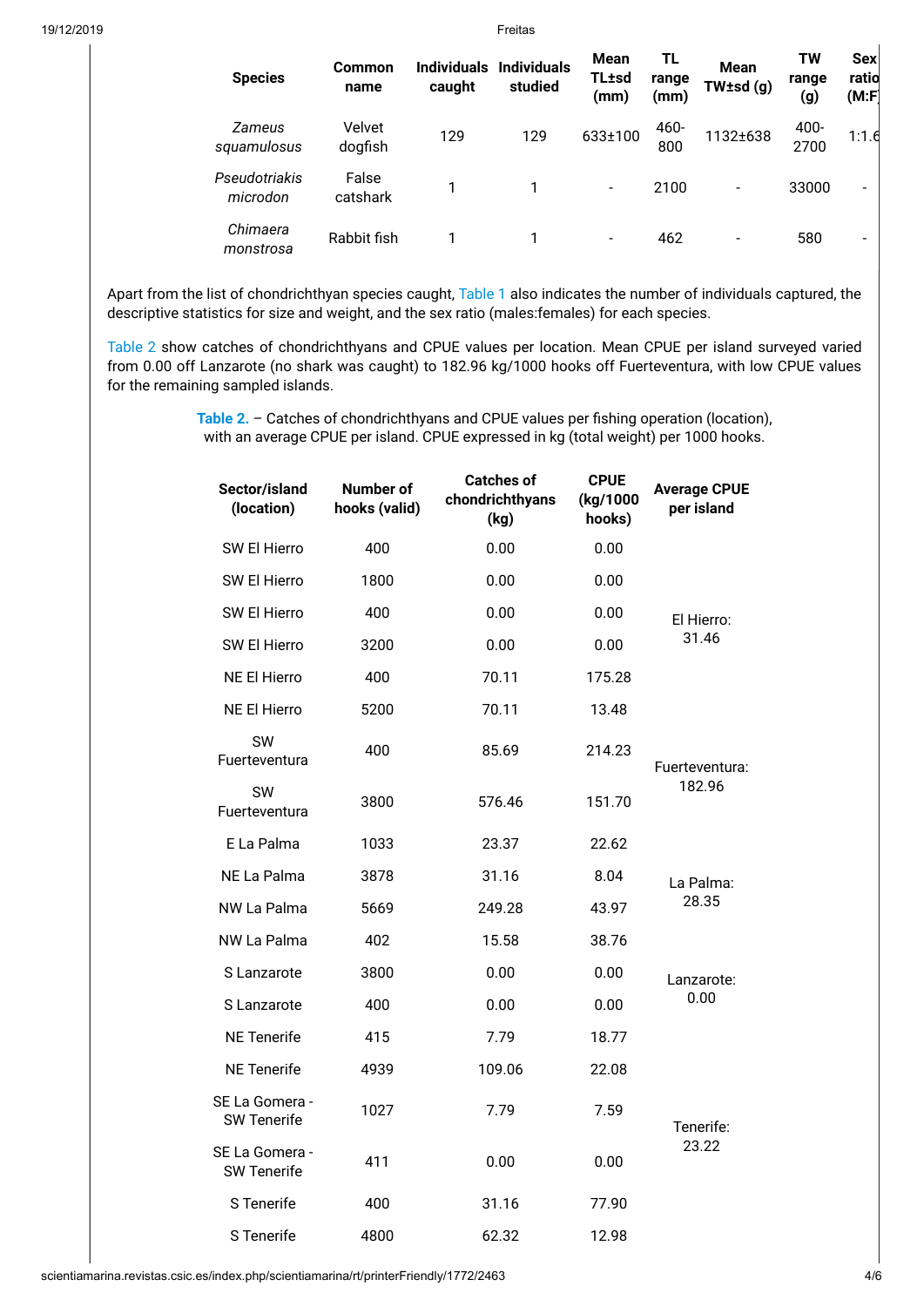# <span id="page-4-0"></span>**DISCUSSION** Top

With regard to the European Red List of Marine Fishes (Nieto et al. 2015), it is important to highlight that the leafscale gulper shark (*Centrophorus squamosus*), the most captured species in the survey, has been classified as an endangered species. Previously, this shark species was considered as highly vulnerable to depletion and consequently assessed as endangered in the northeast Atlantic (White 2003). Also, this species was included in the OSPAR List of threatened and/or declining species and habitats (Gibson et al. 2008). Moreover, the gulper shark (*Centrophorus granulosus*) has been recently catalogued as a critically endangered species (Nieto et al. 2015).

When compared with that of the by-catch identified from the black scabbardfish fishery off Madeira (Bordalo-Machado et al. 2009), chondrichthyan species composition was quite similar to the present results for the Canary Islands waters, except for the absence of the Portuguese dogfish *Centroscymnus coelolepis* (Somniosidae) and the birdbeak dogfish *Deania calcea* (Centrophoridae) off the Canaries. However, given that the present survey was carried out only in March, any type of seasonal distribution pattern in those species would have been missed.

In the eastern Atlantic, landings of the leafscale gulper shark, *C. squamosus*, the most captured species within the by-catch, over the past decade peaked in 2003 (3042 t) and declined to 243 t in 2009 (Ebert and Stehmann 2013). Based on FAO catch data, in Portugal average landings of this species were 893 t per year from 2000 to 2009. In contrast, short time series of CPUE available for the western coast of Portugal seem to indicate that these landings remain stable (Gibson et al. 2008).

According to the present results and concerns, further studies should be conducted in order to evaluate the real impact of this fishery on the northeastern Atlantic population(s) of the leafscale gulper shark, and should also address technological developments related to the fishing gear tending to minimize its catches.

In order to fully understand the trends of all species caught as by-catch in this fishery, it is important to monitor continuously to obtain representative time series.

#### <span id="page-4-1"></span>**ACKNOWLEDGEMENTS** Top

The authors are indebted to the masters and crews of the F/V *Pico Dourado* and F/V *Pico Alto* for all their work done at sea. Thanks are also due to the technicians of the Estação de Biologia Marinha do Funchal, Direcção de Serviços de Investigação das Pescas, Instituto Español de Oceanografía and Instituto Canario de Ciencias Marinas, who collaborated at sea and in the laboratory. Many thanks to the reviewers for their comments, which greatly improved our manuscript.

# <span id="page-4-2"></span>**REFERENCES** Top

Bordalo-Machado P., Fernandes A.C., Figueiredo I., et al. 2009. The black scabbardfish (Aphanopus carbo Lowe, 1839) fisheries from the Portuguese mainland and Madeira Island. Sci. Mar. 73: 63-76. <https://doi.org/10.3989/scimar.2009.73s2063>

Compagno L., Dando M., Fowler S. 2005. Sharks of the world. A field guide. Collins, London, 368 pp.

Delgado J., Reis S., González J.A., et al. 2013. Reproduction and growth of *Aphanopus carbo* and *A. intermedius* (Teleostei: Trichiuridae) in the northeastern Atlantic. J. Appl. Ichthyol. 29: 1008-1014. <https://doi.org/10.1111/jai.12230>

Delgado J., Amorim A., Gouveia L. et al. 2018. An Atlantic journey: The distribution and fishing pattern of the Madeira deep sea fishery. Reg. Stud. Mar. Sci. 23: 107-111. <https://doi.org/10.1016/j.rsma.2018.05.001>

Ebert D.A., Stehmann M. 2013. Sharks, batoids and chimaeras of the North Atlantic. FAO. Rome, 523 pp.

Gibson C., Valenti S.V., Fordham S.V., et al. 2008. The conservation of northeast Atlantic chondrichthyans. Report of the IUCN Shark Specialist Group Northeast Atlantic Red List Workshop, 76 pp.

Leite A. 1988. The deep-sea fishery of the black scabbard-fish Aphanopus carbo Lowe, 1839 in Madeira Island waters. Proceedings of the World Symposium on Fishing Gear and Fishing Vessel Design. Marine Institute St. John's, Newfoundland, Canada, pp. 240-243.

Martins R., Ferreira C. 1995. Line fishing for black scabbardfish (Aphanopus carbo Lowe, 1839) and other deep water species in the eastern Atlantic to the north of Madeira. In: Hoppe A.G. (ed), Deep Water Fisheries of the North Atlantic Oceanic Slope. Kluwer Academic Publishers, Dordrecht, The Netherlands. pp. 323-325.

Nieto A., Ralph G.M., Comeros-Raynal M.T., et al. 2015. European Red List of marine fishes. Publications Office of the European Union, Luxembourg.